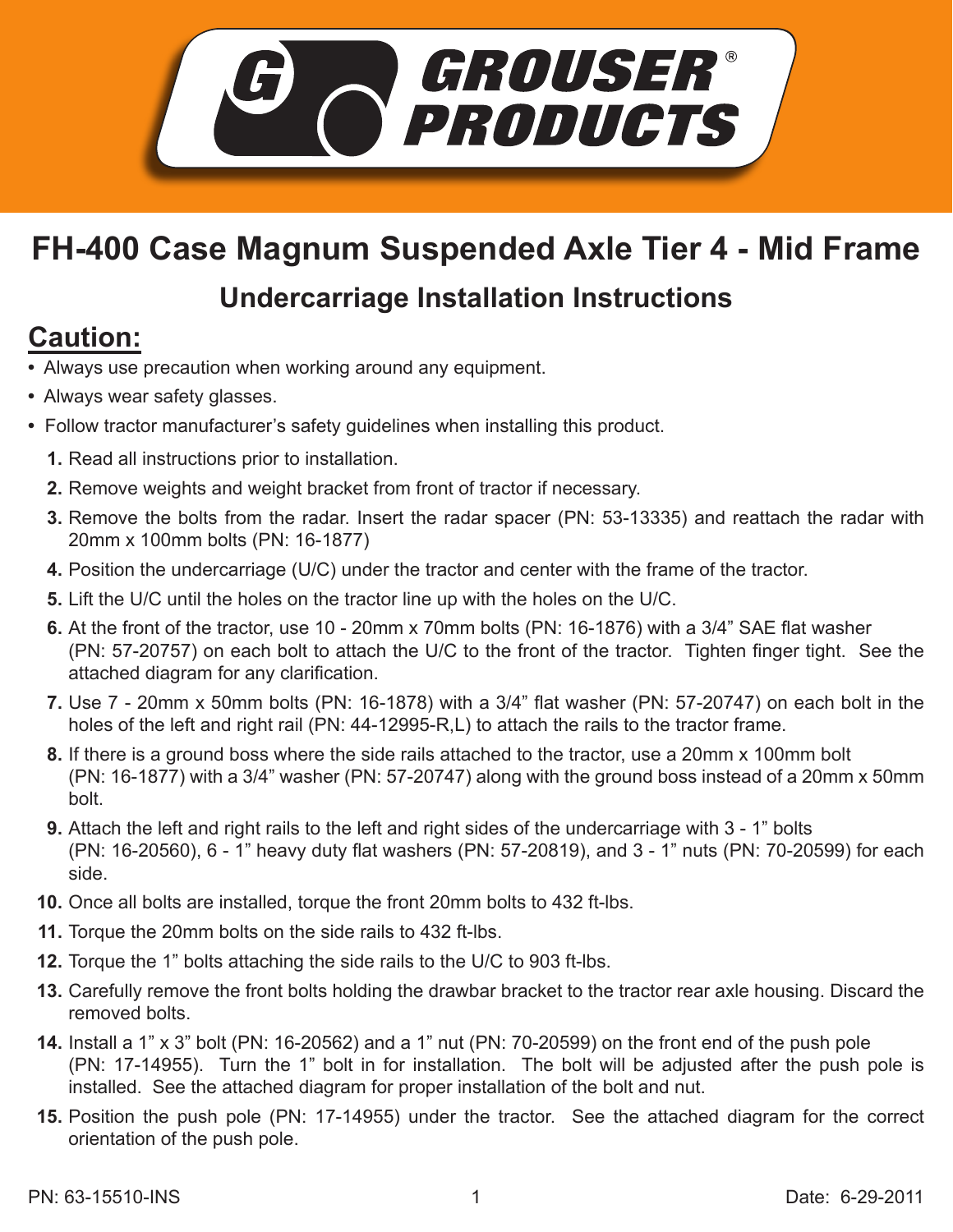- Attach the rear of the push pole to the drawbar under the rear axle with 2 18mm bolts (PN: 16-1815080) **16.** and a 3/4" flat washer (PN: 57-20747) on each bolt. See attached diagram clarification.
- **17.** Lift the end of the push pole with the installed bolt and nut from Step #14 up to the U/C.
- Attach the push pole to the U/C with 2 1" x 2-1/2" bolts (PN: 16-20560), 4 1" flat heavy duty washers **18.** (PN: 57-20819), and 1 - 1" nuts (PN: 70-20599) for each side. Tighten finger tight.
- **19.** Push the push pole back tight against the drawbar bracket.
- **20.** Torque the 18mm x 80mm bolts to 405 ft-lbs.
- **21.** Torque the 4 front 1" bolts on the push pole to 903 ft-lbs.
- Unscrew the 1" x 3" bolt at the front of the push pole until it is tight against the U/C. Torque the 1" bolt to **22.** 90-95 ft-lbs.
- **23.** Tighten the nuts up tight against the push pole. Use the nuts to lock the bolts in place.
- 24. After first 8 hours of use, re-torque all bolts.
- 25. Check all fasteners regularly to ensure proper operation of equipment.